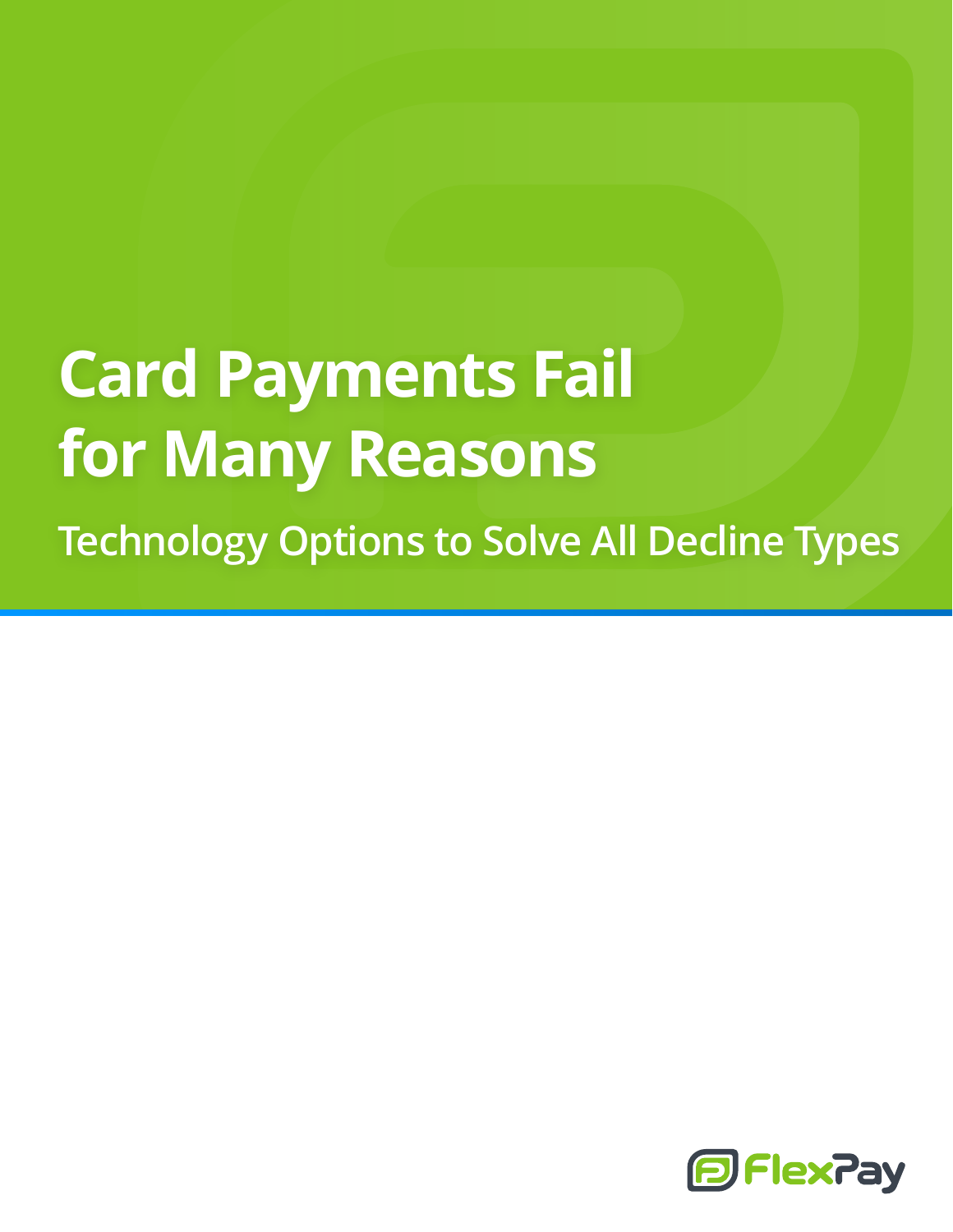#### **BACKGROUND**

**It's commonly believed that the card payments system runs smoothly and the authorization systems that approve or deny transactions work well.**

**Unfortunately, this is not true.**

**There is a huge problem within the payments ecosystem caused by banks' attempts to reduce their fraud losses, resulting in many legitimate transactions being mistakenly identified as fraudulent and declined. Banks would rather falsely decline a legitimate transaction than risk approving a fraudulent one because banks must absorb the cost of the fraud. In fact, only one-eighth of declined transactions are truly fraudulent. This problem of false declines hits subscription businesses the hardest. Visa stats show that around one-quarter of all recurring transactions are falsely declined, causing over \$455B in revenue losses to merchants globally each year.**

**Of course, failed payments that subscription companies can't recover create large amounts of customer churn. FlexPay research has found that up to 48% of all churn is caused by failed payments. These customers want to continue their subscriptions and have valid credit cards but, unfortunately, churn involuntarily due to a failed payment.**

**There are two types of failed payments: soft declines and hard declines, and they occur for different reasons. The good news is that you can now solve both types of failed payments.**

FLEXPAY HAS FOUND THAT UP TO 48% OF ALL INVOLUNTARY CHURN IS CAUSED BY FAILED PAYMENTS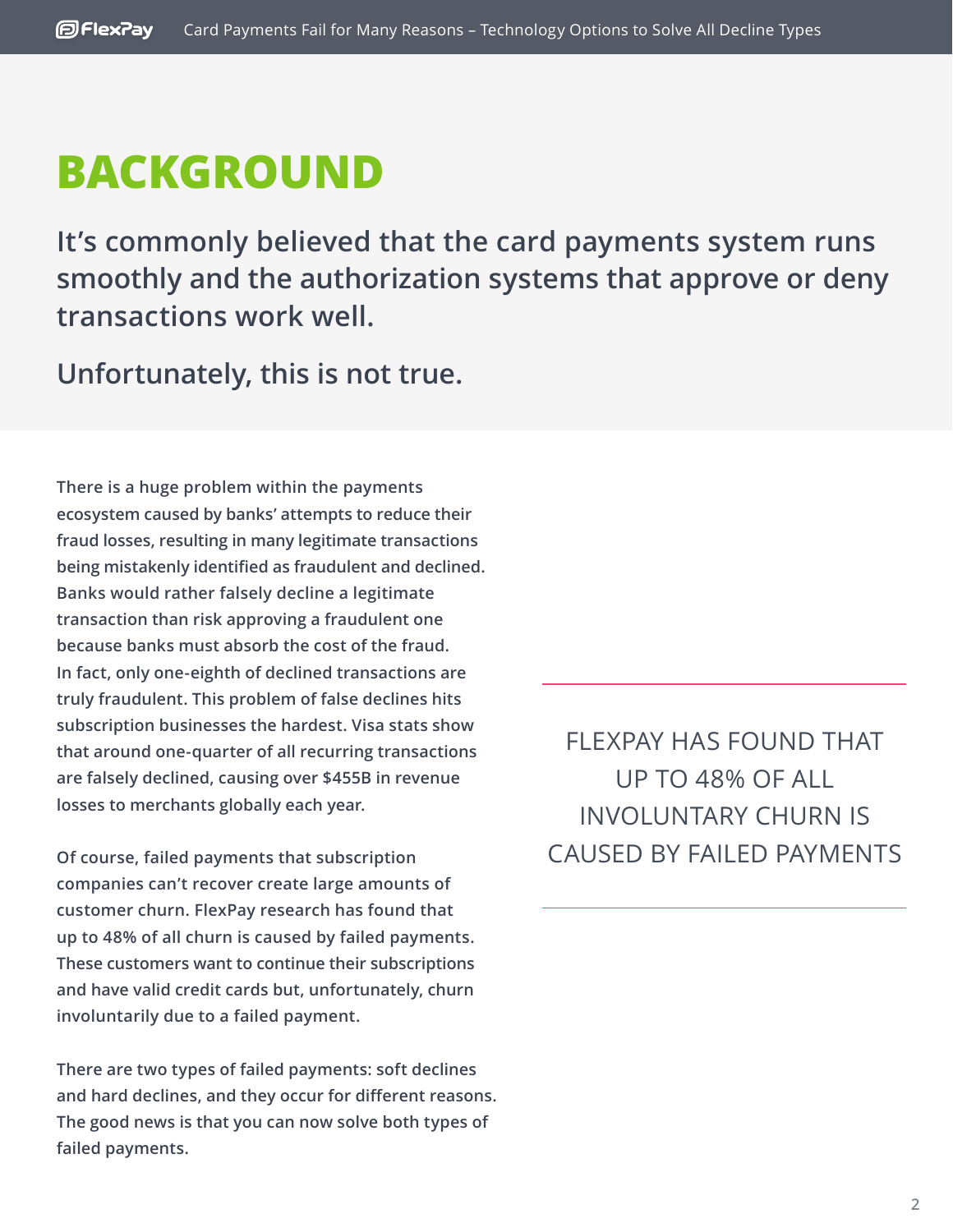## **SOFT DECLINES VS HARD DECLINES**

**Soft declines** consist of failed payments that can usually be resolved by interacting directly with the payments system. Examples of soft declines include false declines, insufficient funds, do not honor instructions, and a credit limit that has been exceeded. When possible, payment recovery methods for soft declines should not involve the customer. Asking the customer to help solve a failed payment can cause frustration and increase the risk of churn because the customer is being forced to solve a problem they didn't create. The simple fact that the business is reaching out to them creates a moment of truth where customers can decide whether they want to continue with the subscription or not.

**Hard declines** consist of failed payments that require customer engagement to solve because the card cannot be billed. Examples of hard declines include lost or stolen credit cards, expired cards, or invalid card numbers. To solve hard declines, you typically need to involve the customer because new information must be collected. This type of recovery must engage the customer in a way that delivers a positive experience. If the customer is made to feel that the recovery attempt is not in their best interest, it is very easy for them to simply not provide new information, thereby passively ending the relationship.

### **TOP REASONS FOR PAYMENT DECLINES BY PERCENTAGE**



#### **Soft Declines**

- **Bank Decline (31%)**
- **NSF (22%)**
- **Refer to Card Issuer (9%)**
- **Do Not Honor (6%)**



#### **Hard Declines**

- **Invalid Card Number (9%)**
- **Transaction Not Permitted**
	- **to That Cardholder (7%)**
- **Expired Card (6%)**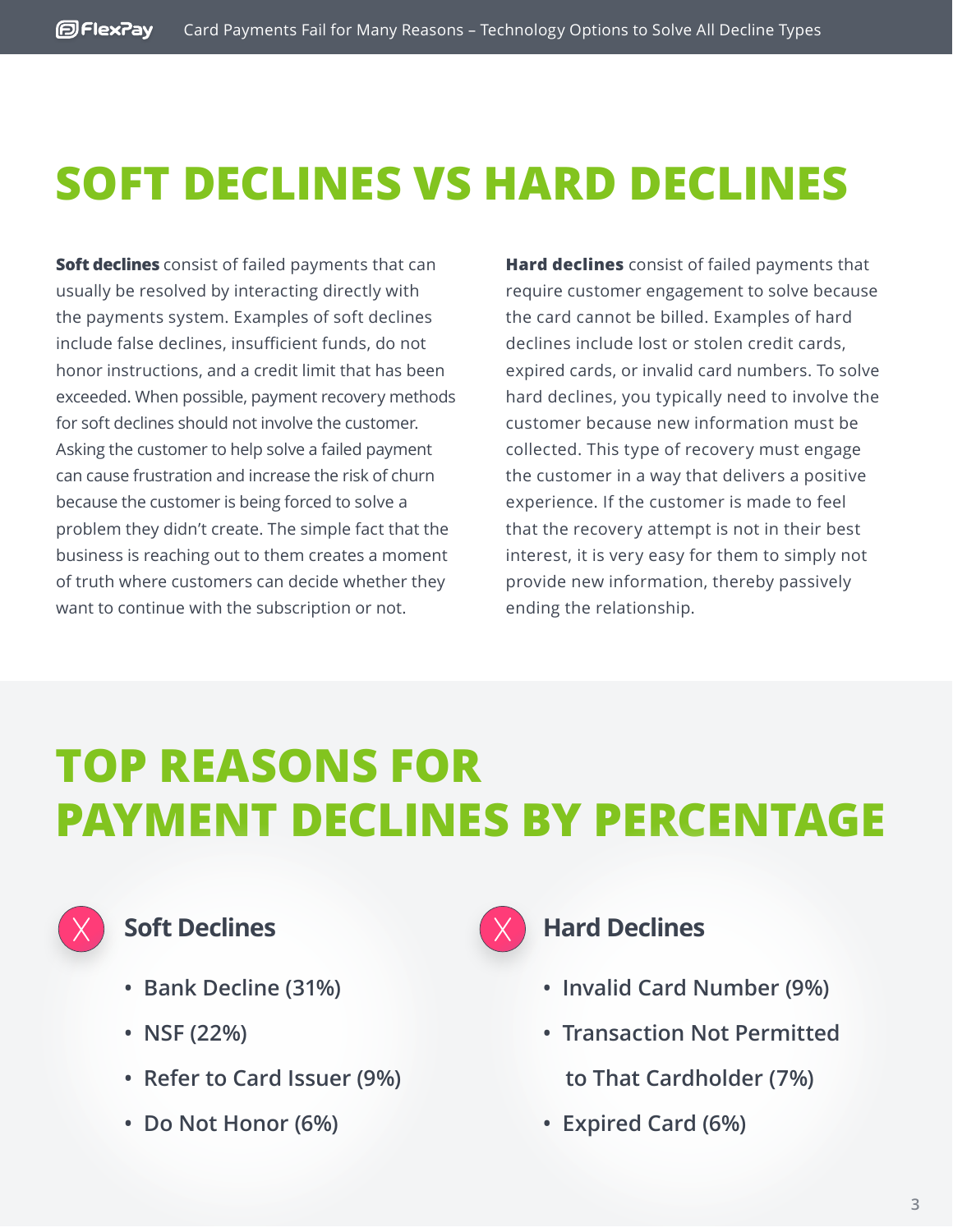#### **THE BEST WAY TO RECOVER FAILED PAYMENTS AND SAVE CUSTOMERS**

A RESEARCH STUDY WITH *PYMNTS* FOUND THAT 27% OF CUSTOMERS CHURNED AFTER BEING MADE AWARE OF A FAILED PAYMENT

Subscribers expect great overall experiences, and they expect their card payments to work. This means how you go about recovering failed payments is extremely important. Your goal should be to resolve the payment without any customer involvement when possible, and to create a positive experience when customer engagement in unavoidable.

A research study with PYMNTS found that 27% of customers churned after they were made aware of a failed payment. These were customers who appeared to be happy with their subscription but left when given the opportunity. This shows how important it is to employ the right recovery strategy.

### **TWO TYPES OF FAILED PAYMENTS, TWO TYPES OF PAYMENT RECOVERY**

When recovering a failed transaction, you should always begin by using a solution that is invisible to the customer. The best way to do this is by using technology powered by AI and machine learning, a system that uses billions of transactions records and decades of payments expertise to create the optimal failed payment recovery strategy.

There are over 8,000 card-issuing banks in North America alone, which all use their own unique algorithms to decide which payment transaction requests are approved, and which are declined. There are also hundreds of reasons why a payment might fail, as shown by the hundreds of reason code values returned with a failed payment. Plus, every different type of card, such as corporate cards, rewards cards, and ATM cards, are all evaluated for approval using different rules. There are literally billions of permutations of factors that must be optimized to create a unique recovery strategy for each failed payment.

Simple recovery methods, such as rules-based systems, cannot achieve the highest rates of recovery given the complex recovery strategies required for each failed payment.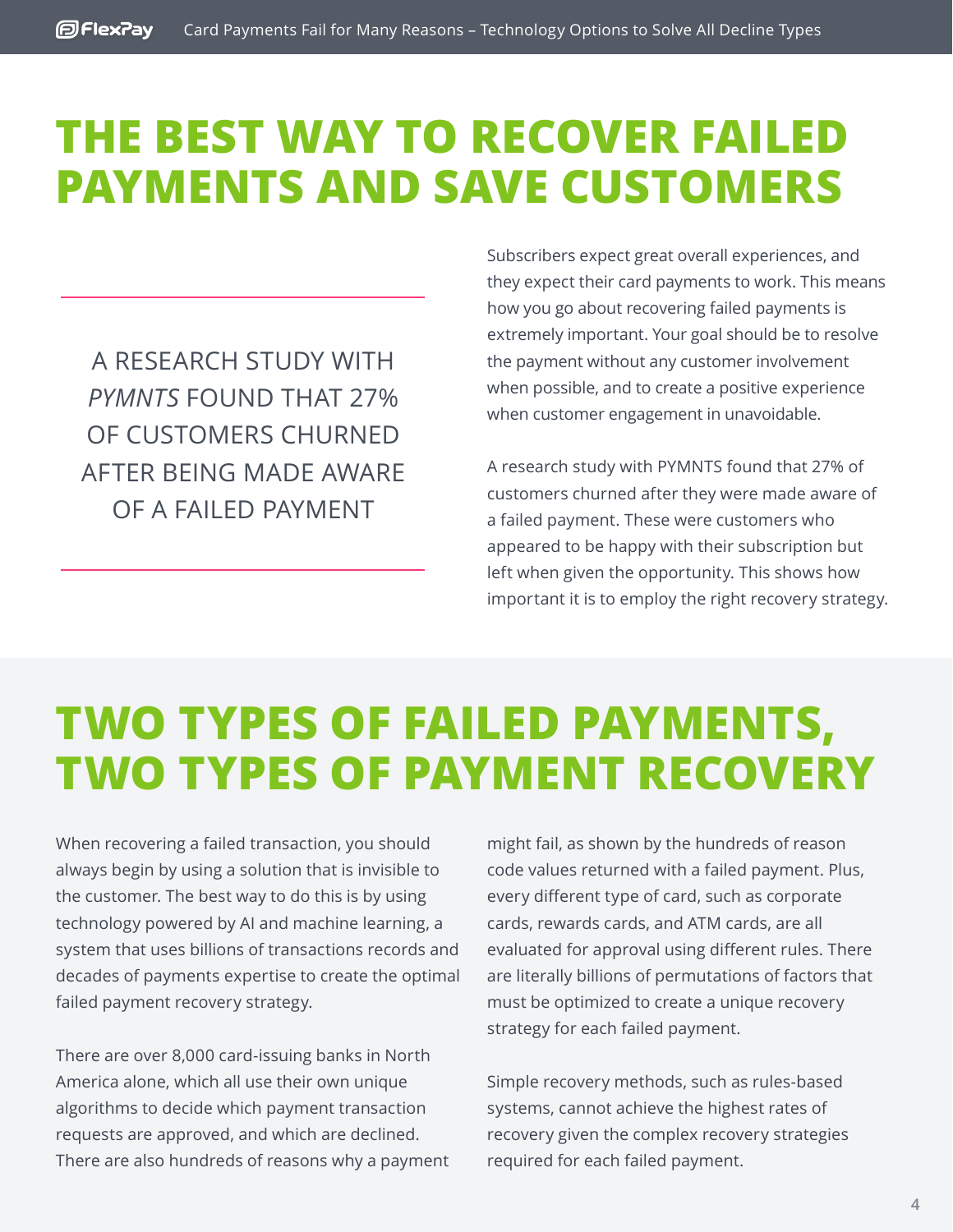While you may have collections teams on hand to help recover failed payments, or have a third-party service on contract, customer outreach should not be the first step in the recovery process. Remember, customers usually aren't aware there is a problem with their payment unless contacted, and involving them creates the opportunity for them to churn.

When you absolutely must involve the customer, such as when there is a hard decline, the best option is to use a personalized customer outreach strategy that collaborates with the customer. This type of outreach can use channels such as SMS and email messaging that can be personalized to suit the communication preferences of each unique customer and be delivered at the ideal time to ensure the best response rate.

Customer engagement also needs to take the customer's demographics into consideration and show understanding of their financial situation. It should use the right tone of voice to appeal to that person and offer options to help them complete their payment. Each person's unique situation must be considered to find the best way to reach a successful outcome. Treating the customer in a positive, empathetic way will make them feel appreciated and valued.



### **SUMMARY**

The payments ecosystem mistakenly blocks many legitimate recurring card transactions because banks are trying to minimize their fraud losses. This means that subscription businesses must use optimal methods to recover failed payments to avoid the revenue losses and churn they create, while minimizing customer involvement in the recovery process. The first step in failed payment recovery should always use techniques that avoid any customer awareness of the failed payment. When customer engagement is required, avoid creating a negative customer experience that can create opportunities for customers to churn.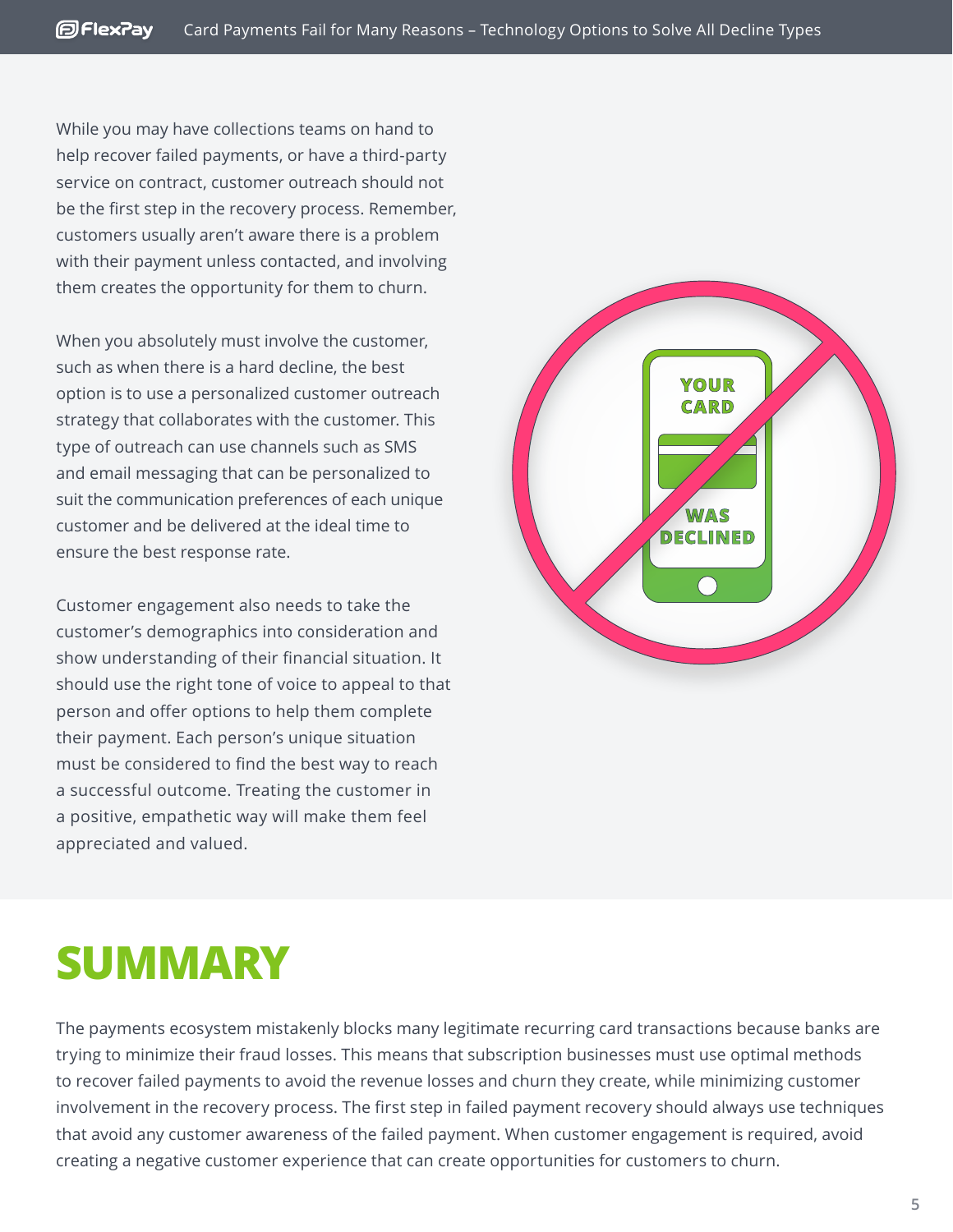# **Introducing THE COMPLETE FLEXPAY PLATFORM**



FlexPay announces **Engaged Recovery** to further enhance its AI-powered **Invisible RecoveryTM** failed payment solution. Engaged Recovery adds a critical new capability to collaborate with customers to solve failed payments, using a positive outreach strategy that delivers great results and a great customer experience.

Engaged Recovery uses powerful AI algorithms trained by behavioral science and psychology to engage with customers using empathetic language. Engaged Recovery motivates the customer to help solve the problem with their failed card by providing updated card information, ensuring their subscription continues without interruption.